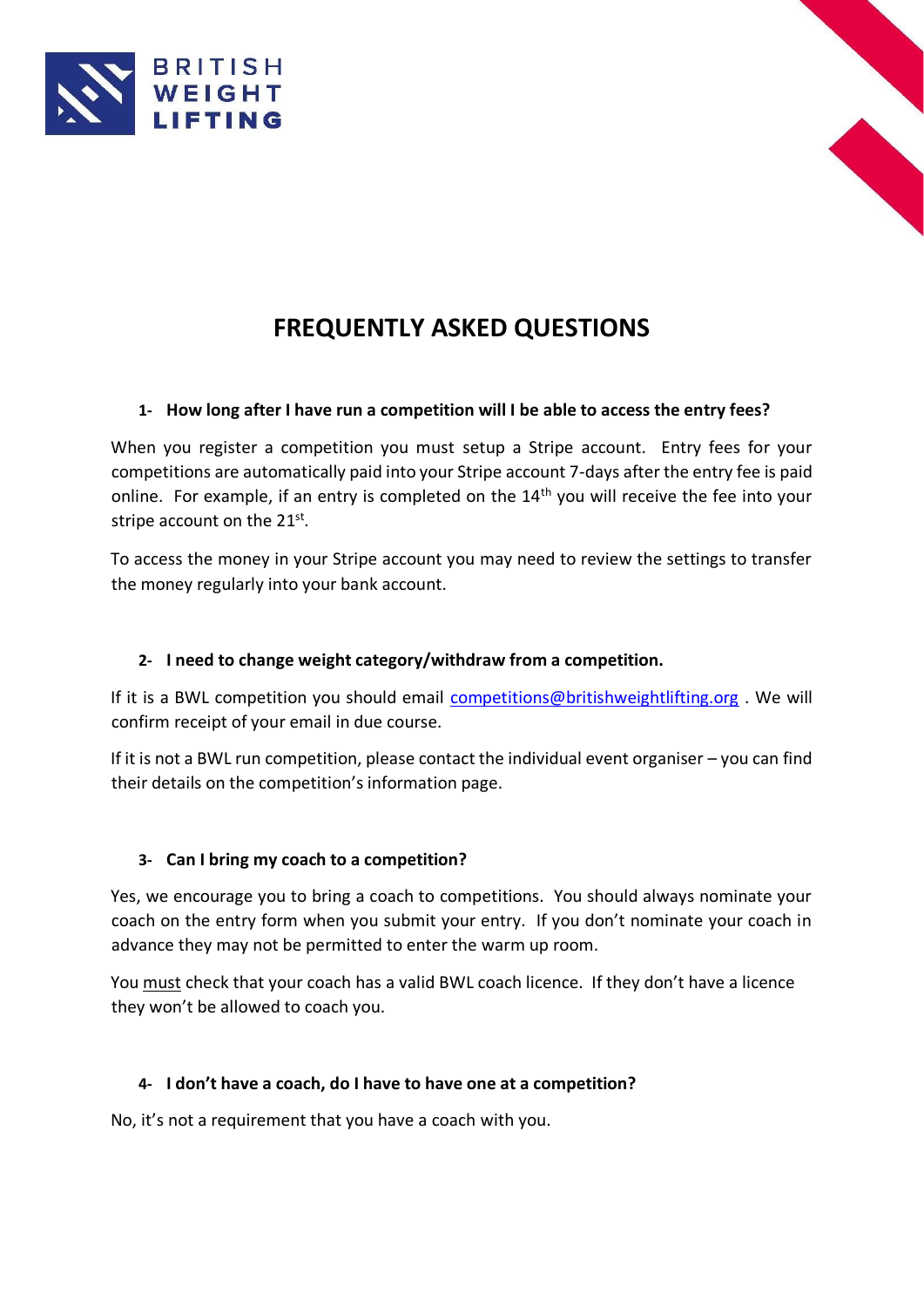## **5- Are there any competitions coming up in my local area?**

Please check out our live Competitions Calendar at [https://britishweightlifting.org/competitioncalendar](https://britishweightlifting.org/competition-calendar) - new competitions are added on a regular basis so be sure to keep checking back to see what's local to you.

## **6- I want to organise a competition and I need to set up a Stripe account. How do I set up a Stripe account?**

Go to the ['](https://britishweightlifting.org/competitions/host-a-competition)[Host a Competition](https://britishweightlifting.org/competitions/host-a-competition)['](https://britishweightlifting.org/competitions/host-a-competition) page on our website, here you'll find a step-by-step guide to set up a Stripe account.

## **7- I competed but my results aren't showing up on the rankings yet. Where are they?**

Results from British Weight Lifting competitions are usually online within 24 hours of the competition finishing.

Results from Tier 3 competitions can take slightly longer as the organiser must process the results and send them to BWL to include in the rankings. You can contact the organiser using the details on the competition information page to check if the results have been submitted.

## **8- I want to start competing, what should I do?**

It's usually a good idea to join a club or find a coach who is familiar with competitive weightlifting so they can guide you towards for your first competition. You can search for clubs using our club finder tool here:

It can also be helpful to check the Technical and Competition Rules and Regulations (TCRR) to learn about what equipment you might need and how a competition works. You can find the latest version of the TCRR here:

You can also find a list of upcoming competitions here:

## **9- Can I get a refund for my entry fee?**

Competitions run by BWL don't offer refunds unless you cannot compete for medical reasons and have a letter from a doctor or physiotherapist to support your withdrawal.

Tier 3 event organisers may or may not offer refunds, this is up to each organiser to decide. You should check the competition information page first, and if it's not clear then you should contact the organiser.